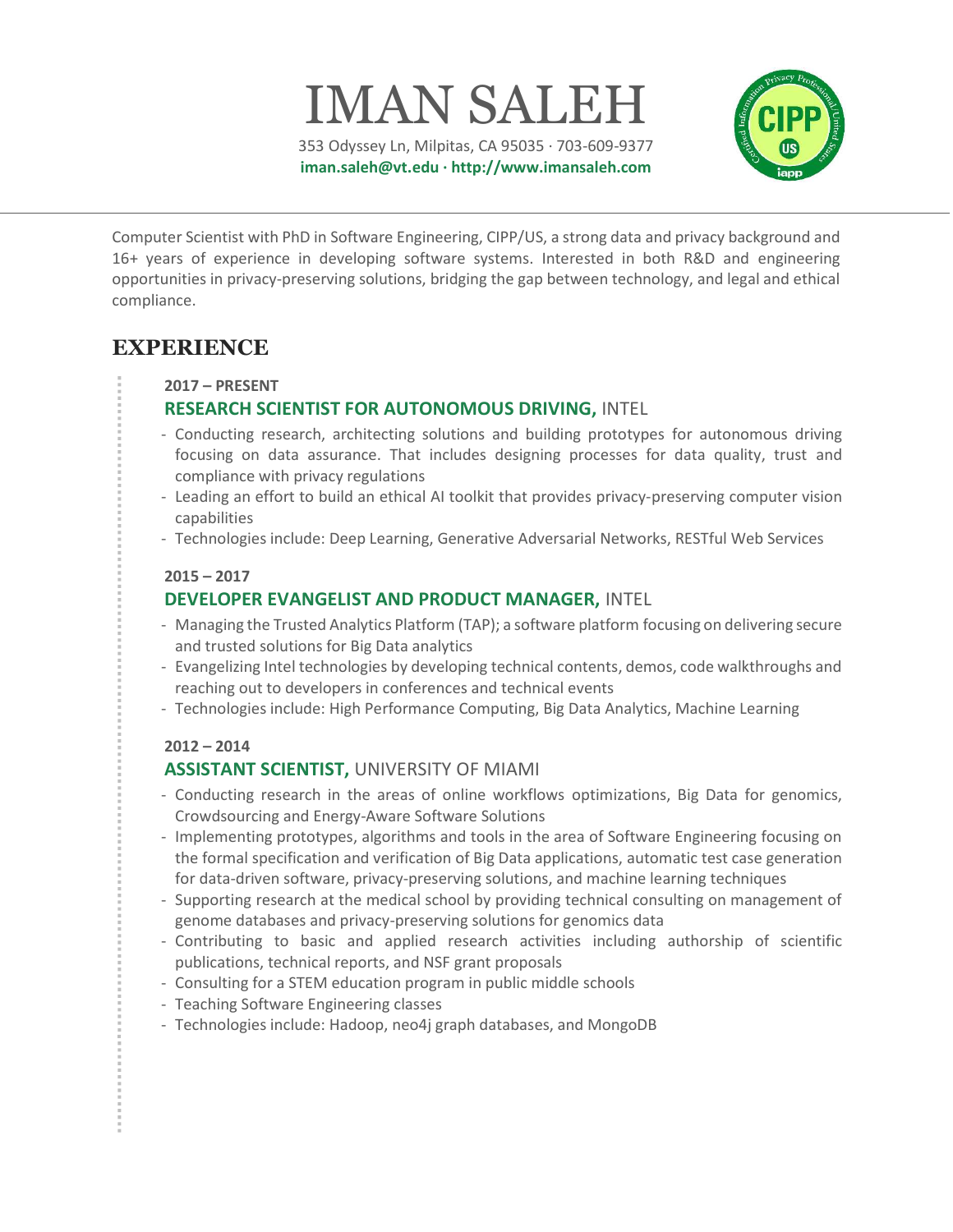#### 2011 – 2012

### SOFTWARE ENGINEER AND SCRUM MASTER, ROSETTA STONE

- Optimizing processing of large amount of data. Achieved 40% performance gain on reporting
- Designing and architecting Service-Oriented Learner Management infrastructure. Proposing APIs, mockups and integration plans
- Planning tasks, identifying and resolving impediments, and tracking team progress
- Technologies include: Ruby on Rails, Flex, MongoDB, MySQL, SOAP and RESTful Web Services

#### 2006– 2010

### GRADUATE RESEARCH ASSISTANT, VIRGINIA TECH

- Conducting research in the areas of Formal Methods, Software Specification and Verification, Testing Methodologies, Data Modeling and Service Oriented Computing
- Using state-of-the-art specification and verification tools and languages including: Spec#, C# Contract, Dafny, Resolve, Z, Boogie, Java Modeling Language, ESC/Java
- Designing and developing testbeds for Service Oriented Computing environments. Presenting research findings at scientific conferences
- Assisting in teaching graduate courses
- Technologies include: C#, , Spec#, WSDL, SOAP, XML and Java Agent Framework

#### 2004– 2005

### SENIOR SOFTWARE ENGINEER AND TECH LEAD, BIBLIOTHECA ALEXANDRINA

- Designed and assisted in the implementation of a digital assets repository for Bibliotheca Alexandrina (http://dar.bibalex.org/). The system integrates the digitization process with the preservation, archiving and public access to the library collections. The implementation is based on evolving standards like XML and Web services
- Managed a team of software developers and graphics designers in the design and implementation of an automation system for the digitization of the library collections

#### 2002– 2004

### SOFTWARE ENGINEER, BIBLIOTHECA ALEXANDRINA

- Designed and implemented various software solutions for the library. Solutions included an automated book labeling system, an access control system integrated with the library's bibliographic database and a smart card payment system. Developed a Web-based reporting tool that is consulted by the library managers. The project included data gathering, files parsing, building necessary views and packages on Oracle database and using data warehousing techniques to optimize the response time
- Performed software system integration across heterogeneous platforms, including Windows, UNIX, Linux and Solaris.
- Administered the library bibliographic database, implemented on Oracle
- Testing and debugging of various systems and applications
- Developed and maintained documentation
- Provided technical support for end-users including training on new software, workflow definition and troubleshooting
- Technologies include: Java, C++, PL/SQL, C# and ASP .Net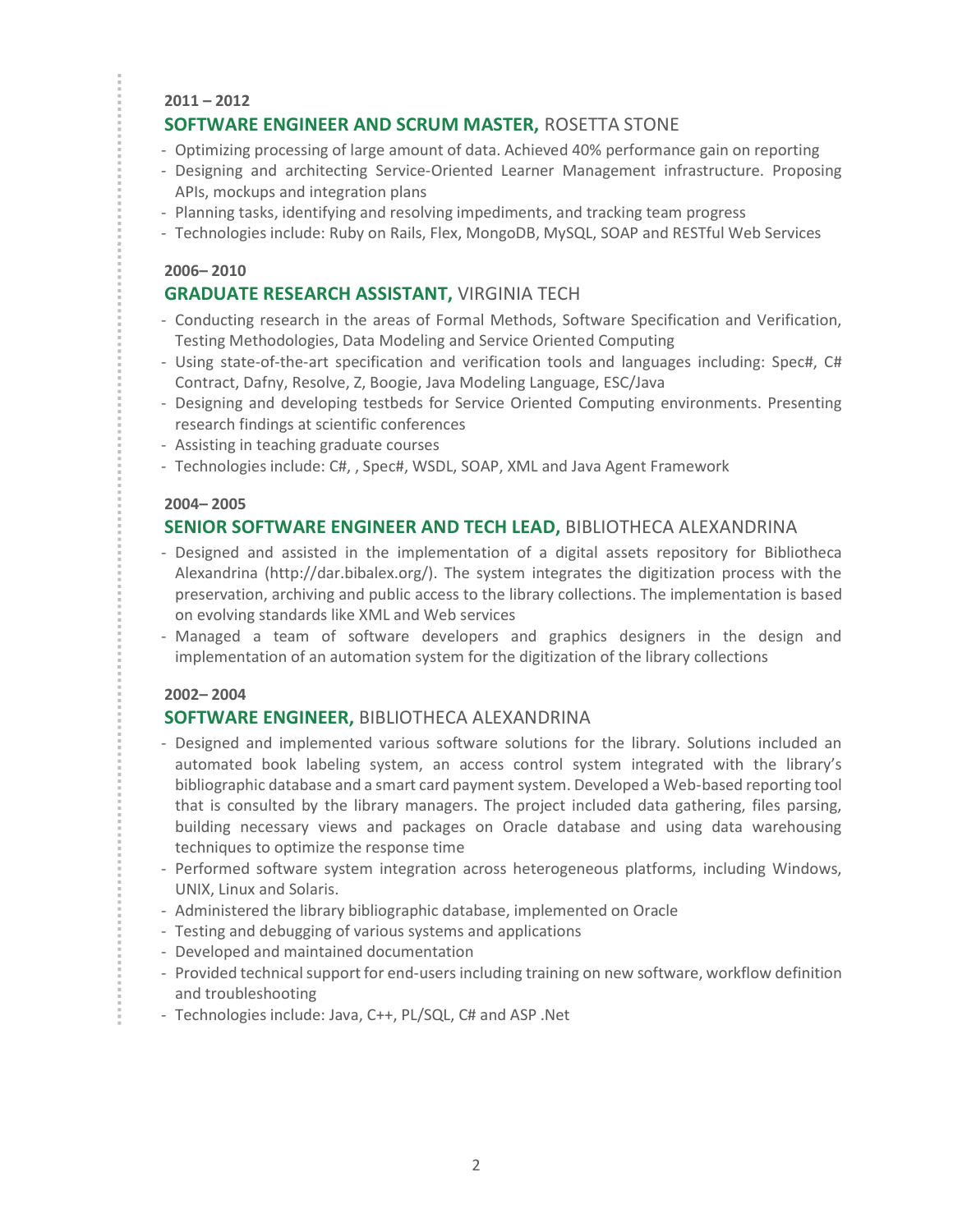# EDUCATION

MAY 2012

### PHD IN COMPUTER SCIENCE, VIRGINIA TECH

Dissertation: "Formal Specification and Verification of Data-Centric Web Services" Research Areas: Formal Methods, Data Modeling, Web Services, Automatic Testing GPA: 3.8

#### DECEMBER 2010

#### MSC IN COMPUTER SCIENCE, VIRGINIA TECH

GPA: 3.8

#### MAY 2005

#### MSC IN COMPUTER SCIENCE, ALEXANDRIA UNIVERSITY, EGYPT

Thesis: "Privacy-Preserving Protocol for Association Rules Mining" Research Areas: Data Mining, Cryptography Grade: Distinction

#### MAY 2002

### BSC IN COMPUTER SCIENCE, ALEXANDRIA UNIVERSITY, EGYPT

Graduation Project: "A Secure Email Service Based on Public Key Cryptography" Grade: Distinction

## **SKILLS**

- Desktop and Web Development | Database Design and Query Optimization| Algorithms Design and Analysis | Debugging and Testing
- Java | Python | Ruby on Rails | Flex | C# | C/C++ | PL/SQL | Transact-SQL | JSP | R
- Java Spring Boot |Java Beans | Java Servlets | JavaScript | Junit | RESTful APIs| WSDL | Swagger ASP | ASPX | XML | Visual Basic | HTML | CSS
- Cryptanalysis Techniques | Symmetric and Public-Key Cryptography | Hashing Techniques
- Microsoft Unit Test | Pex Parameterized Testing | JUnit
- Hadoop | MongoDB | Oracle DBMS | Microsoft SQL Server | MySQL | Neo4j

# CERTIFICATES AND TRAININGS

- 2018 Certified Information Privacy Professional (CIPP/US)
- 2016 Threat Modeling
- 2016 Databricks Scala and Spark Training
- 2016 Pragmatic Marketing Certificate
- 2015 Introduction to data science, building recommender systems
- 2015 Leading Technical Professionals
- 2014 NSF proposal writing workshop
- 2013 Microsoft certifications Programming MS SQL Server 2000 Database
- 2013 Microsoft certifications Administering MS SQL Server 2000 Database
- 2013 Microsoft certifications Administering MS SMS Server
- 2003 Solaris Administration Training
- 2001 German Language Certificate (Zertifikat Deutsch)
- 1995 French Language Certificate (Alliance Française)
- 1990 Certificate in Computer Studies Basic Programming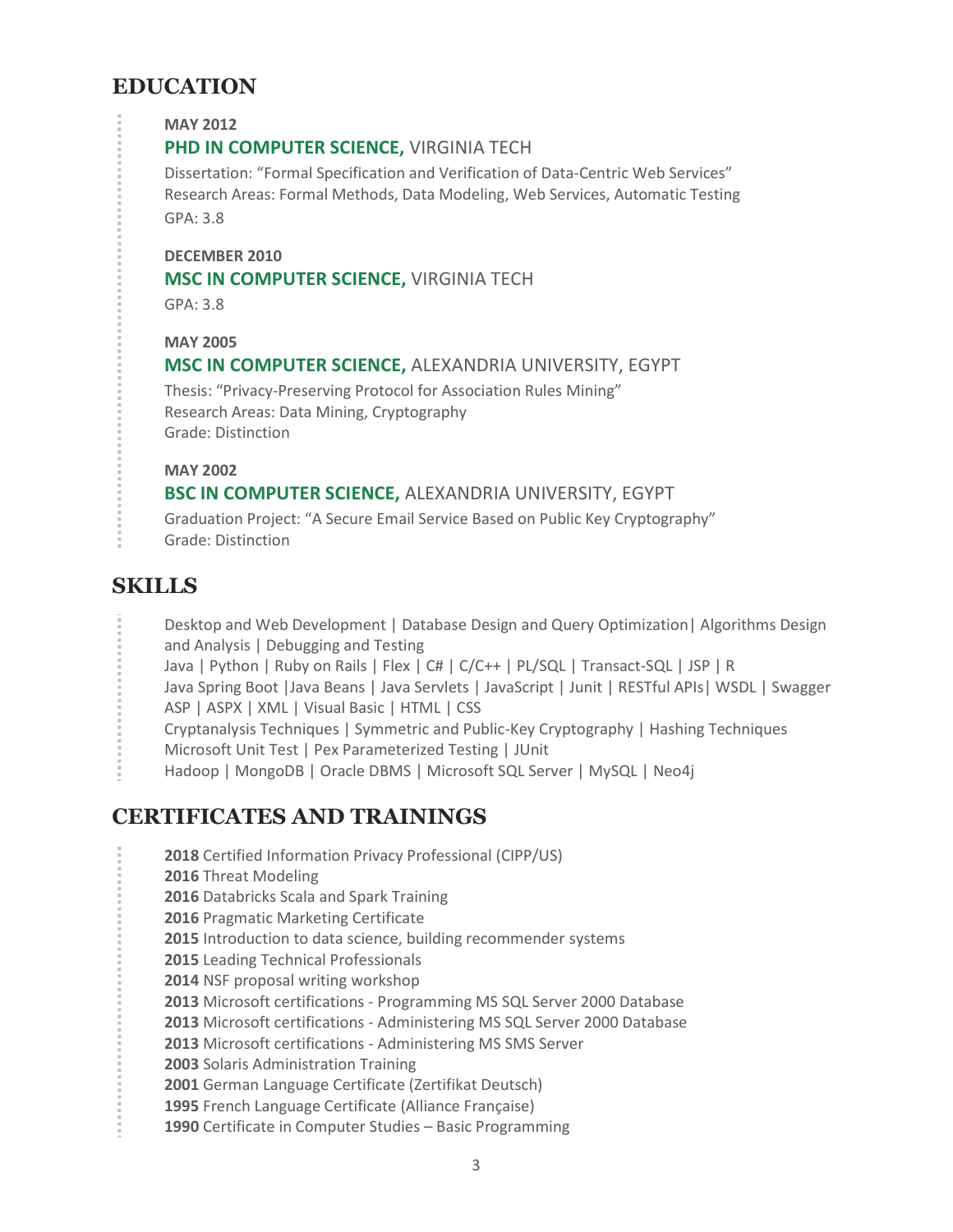# HONORS AND AWARDS

2016 Intel Developer Programs and Strategic Alliances Excellence Award

2013 and 2014 Google travel and conference grant

- 2010 Inductee, Upsilon Pi Epsilon Honor Society for Computer Science
- 2010 The Grad Cohort Workshop Invitation and Travel Award
- 2010 Graduate Student Assembly Travel Award
- 2009 NSF Student Travel Grant
- 2003 Best Employee Award at Bibliotheca Alexandrina
- 2002 Graduation Distinction Honor, Alexandria University
- 1998 to 2002 Distinction Award, Alexandria University

# PUBLICATIONS

## BOOK

- Iman Saleh, "Formalizing Data-Centric Web Services", Web-Scale Workflow and Analytics, SpringerBriefs, 2015

### JOURNALS AND MAGAZINES

- Julian Jarrett, Brian Blake, Iman Saleh, "Crowdsourcing, Mixed Elastic Systems and Human-Enhanced Computing–A Survey", IEEE Transactions on Services Computing, February 2017
- Peter Bartalos, Yi Wei, M Brian Blake, Haluk Damgacioglu, Iman Saleh, Nurcin Celik, "Modeling Energy-Aware Web Services and Application", Journal of Network and Computer Applications, vol. 67, pp. 86-98, May 2016
- M. Brian Blake, Iman Saleh, Yi Wei, Ian D. Schlesinger, Alexander Yale-Loehr, and Xuanzhe Liu, "Service Recommendations from Software Specifications: A Hybrid Syntactic and Semantic Approach", Journal of Information and Software Technology, vol. 57, pp. 392-404, January 2015
- Iman Saleh, M.Brian Blake, Gregory Kulczycki and Yi Wei, "Formal Methods for the Specification and Testing of Data-Centric Web Services: A Case Study", the International Journal of Services Computing, vol. 1, no. 1, pp.39-51, Oct.-Dec. 2013
- Wei Tan, M. Brian Blake, Iman Saleh, and Schahram Dustdar: "Social-Network-Sourced Big Data Analytics", IEEE Internet Computing, vol.17, no.5, pp.62-69, Sept.-Oct. 2013, featured by the Special Technical Community on Social Networks
- Iman Saleh, M.Brian Blake and Gregory Kulczycki, "Demystifying Data-Centric Web Services", Internet Computing, IEEE , vol.13, no.5, pp.86-90, Sept.-Oct. 2009
- Iman Saleh, Mohamed Eltoweissy, Adnan Agbaria and Hesham El-Sayed : "A Fault Tolerance Management Framework for Wireless Sensor Networks", Journal of Computers, Vol. 2, No. 4, June 2007
- Iman Saleh and Mohamed Eltoweissy: "P3ARM-t: Privacy-Preserving Protocol for Association Rule Mining with t Collusion Resistance", Journal of Computers, Vol. 2, No. 2, April 2007

## **CONFERENCES**

- Iman Saleh, and Khaled Nagi, "HadoopMutator: A Cloud-Based Mutation Testing Framework", 14th International Conference on Software Reuse, ICSR'15, January 2015
- Mohamed Abdellatif, Iman Saleh, and M.Brian Blake, "JPrivacy: A Java Privacy Profiling Framework for Big Data Applications", International Workshop on Collaborative Big Data, October 2014
- Julian Jarrett, Iman Saleh, M. Brian Blake, Rohan Malcolm, Sean Thorpe, and Tyrone Grandison, "Combining Human and Machine Computing Elements for Analysis via Crowdsourcing", 10th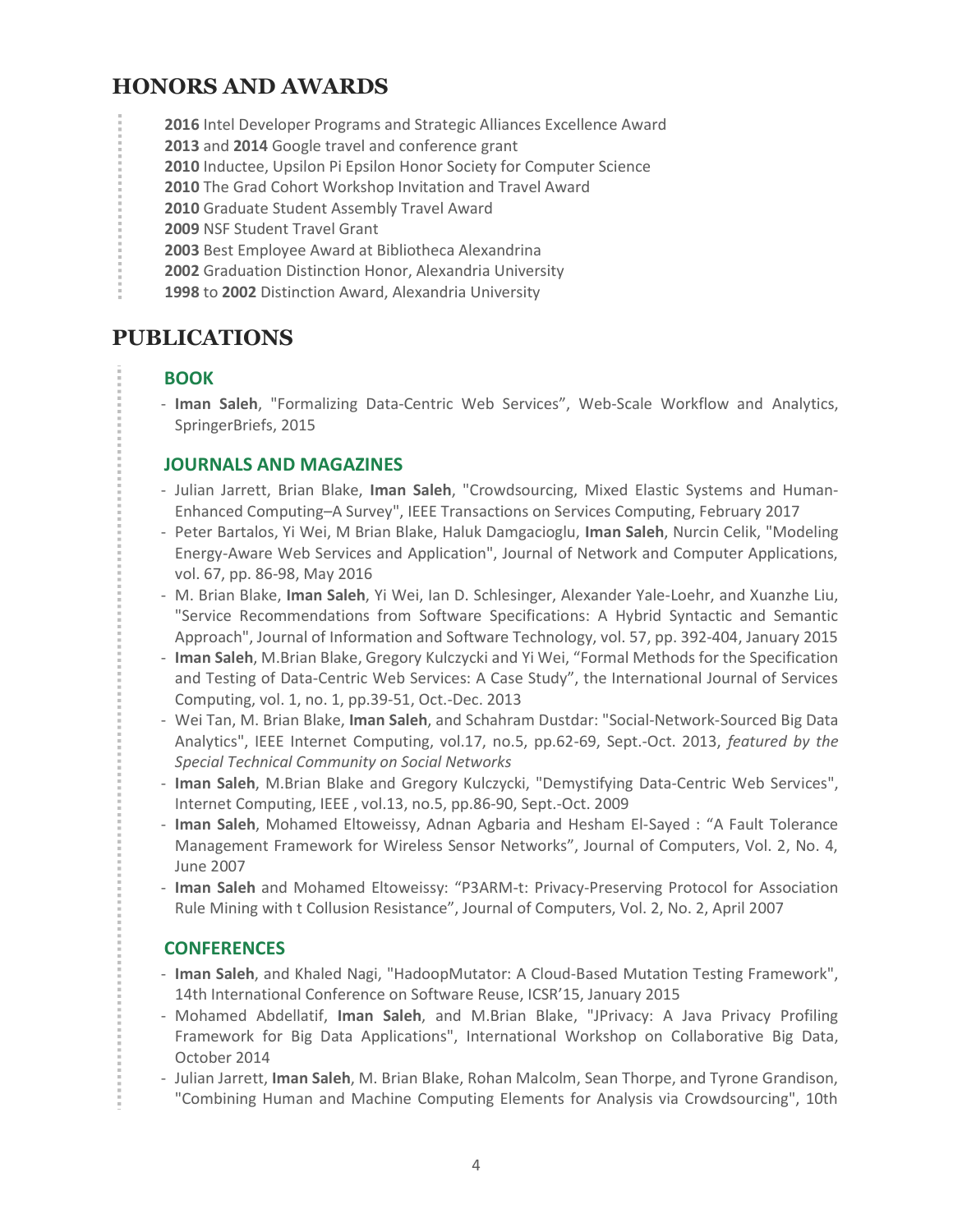IEEE International Conference on Collaborative Computing: Networking, Applications and Worksharing, CollaborateCom'14, October 2014

- Muhammad Nassar, Julian Jarrett, Iman Saleh and M. Brian Blake, "Generating Real-Time Profiles of Runtime Energy Consumption for Java Applications", 26th International Conference on Software Engineering and Knowledge Engineering, SEKE'14, July 2014
- Iman Saleh, Gregory Kulczycki, and M.Brian Blake, "Towards the Implementation of Bug-Free Database Applications: A Formal Approach", First International SIGMOD Workshop on Reliable Data Services and Systems, (SIGMOD RDSS'14), June 2014
- Julian Jarrett, Iman Saleh, M.Brian Blake, Sean Thorpe, Tyrone Grandison, and Rohan Malcolm, "Mobile Services for Enhancing Human Crowdsourcing with Computing Elements", IEEE 3rd International Conference on Mobile Services, MS'14, June 2014
- Damian Clarke, Iman Saleh and M. Brian Blake, "Modeling Service Workflow Outcomes by Assessing the Underlying Message Flows", 23rd IEEE International Conference on Enabling Technologies: Infrastructure for Collaborative Enterprises (WETICE'14), June 2014
- Iman Saleh, Gregory Kulczycki, M.Brian Blake, and Yi Wei, "Static Detection of Implementation Errors Using Formal Code Specification", 11th International Conference on Software Engineering and Formal Methods (SEFM'13), Sept 2013
- Iman Saleh, Gregory Kulczycki, M.Brian Blake, and Yi Wei, "Formal Methods for Data-Centric Web Services: From Model to Implementation", IEEE International Conference on Web Services (ICWS'13), IEEE Computer Society, June 2013
- Yi Wei, M. Brian Blake, and Iman Saleh, "Adaptive Resource Management for Service Workflows in Cloud Environments", Second International Workshop on Workflow Models, Systems, Services and Applications in the Cloud (CloudFlow'13), in conjunction with the 27th IEEE International Parallel & Distributed Processing Symposium (IPDPS'13), May 2013
- Iman Saleh, Gregory Kulczycki and M.Brian Blake, "Formal Specification and Verification of Transactional Service Composition", IEEE World Congress on Services, SERVICES'11, July 2011
- Iman Saleh, Gregory Kulczycki and M.Brian Blake, "Formal Specification and Verification of Web Service Compositions", IEEE International Conference on Web Services (ICWS'10), IEEE Computer Society, July 2010 (acceptance rate 15.6%)
- Iman Saleh, "Formal Specification and Verification of Data-Centric Web Services", IEEE Services' PhD Symposium, July 2010
- Iman Saleh, Gregory Kulczycki and M.Brian Blake, "Specification and Verification of Web Services Transactions", PhD Workshop on Innovative Database Research, SIGMOD'10, June 2010
- Iman Saleh, Gregory Kulczycki and M.Brian Blake, "A Reusable Model for Data-Centric Web Services", 11th International Conference on Software Reuse, September 2009
- Khaled El-Goarany, Iman Saleh, Gregory Kulczycki. "The Social Service Network: Web 2.0 Can Make Semantic Services Happen". IEEE Joint Conference on E-Commerce Technology (CEC'08) and Enterprise Computing, E-Commerce and E-Services (EEE'08), July 2008
- Iman Saleh, Hesham El-Sayed and Mohamed Eltoweissy: "A Fault Tolerance Management Framework for Wireless Sensor Networks" Proceedings of the IEEE Conference on Innovations in Information Technology (IIT'06), Dubai, November, 2006
- Iman Saleh, Adnan Agbaria and Mohamed Eltoweissy: "Fault-Tolerant Mobile Sink in Networked Sensor Systems" 3rd Annual IEEE Communications Society Conference on Sensor, Mesh and Ad Hoc Communications and Networks (SECON'06), Reston, Virginia, 25 – 28 September, 2006
- Iman Saleh, Adnan Agbaria and Mohamed Eltoweissy: "In-Network Fault Tolerance in Networked Sensor Systems" Proceedings of the 2nd ACM/SIGMOBILE Workshop on Dependability Issues in Wireless Ad Hoc Networks and Sensor Networks, Los Angeles, California, 25 September 2006